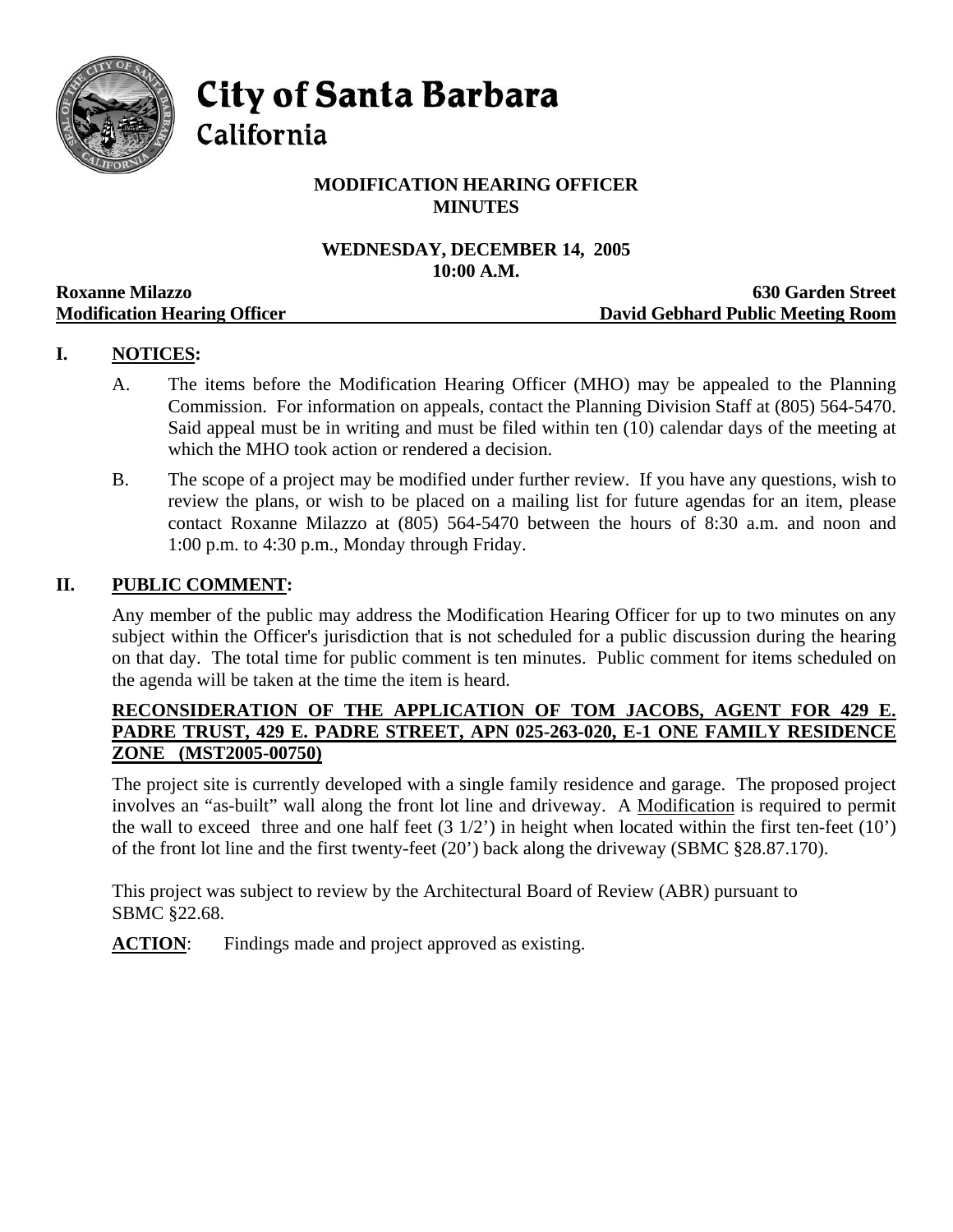### **CONTINUED ITEMS:**

### **APPLICATION OF SHERRY & ASSOCIATES, AGENT FOR DAVID JONES, 1061 GARCIA ROAD, APN 029-282-014, A-1 ONE-FAMILY RESIDENCE ZONE (MST2005 -00520)**

The project site is currently developed with a single family residence and attached garage. The proposed project involves 413 square feet of first floor additions and entry area for the residence. A Modification is required to permit new floor area to be located within the required fifteen-foot (15') interior yard setback (SBMC §28.15.060).

This project was subject to review by the Architectural Board of Review (ABR) pursuant to SBMC §22.68.

**ACTION:** Findings made and project approved subject to the condition that all plans submitted for building permits in conjunction with the approval of this modification shall show a minimum eight-foot (8') interior yard setback.

### **IV. NEW ITEMS:**

### **A. APPLICATION OF SUSAN SHERWIN, AGENT FOR DIANE CHANDLER, 3400 LOS PINOS, APN 053-243-010, E-3 ONE FAMILY RESIDENCE/SD-1&SD-2 SPECIAL DISTRICT OVERLAY ZONES (MST2005-00758)**

The project site is currently developed with a single family residence and detached garage. The proposed project involves 317 square feet of first floor additions and a new entry porch. A Modification is required to permit the porch to be located within the required forty-foot (40') front yard setback (SBMC §28.15.060).

**ACTION:** Findings made and project approved subject to the condition that all plans submitted for building permits in conjunction with the approval of this modification shall show the new porch observing a thirty-four foot (34') front yard setback.

## **B. APPLICATION OF SCOTT ROWLAND, AGENT FOR HOCHMAN FAMILY SURVIVORS, 3053 SAMARKAND DRIVE, APN 051-161-004, E-3 ONE-FAMILY RESIDENCE/SD-2 SPECIAL DISTRICT OVERLAY ZONES (MST2005-00755)**

The project site has frontage onto Samarkand Drive and Las Positas Road. The proposed project involves a complete demo of existing structures and the construction of a 2,750 square foot twostory residence with attached 450 square foot two-car garage. A Modification is required to allow new development without providing the required open yard area (SBMC §28.15.060).

This project was subject to review by the Architectural Board of Review (ABR) pursuant to SBMC §22.68.

**ACTION:** Findings made and project approved as submitted.